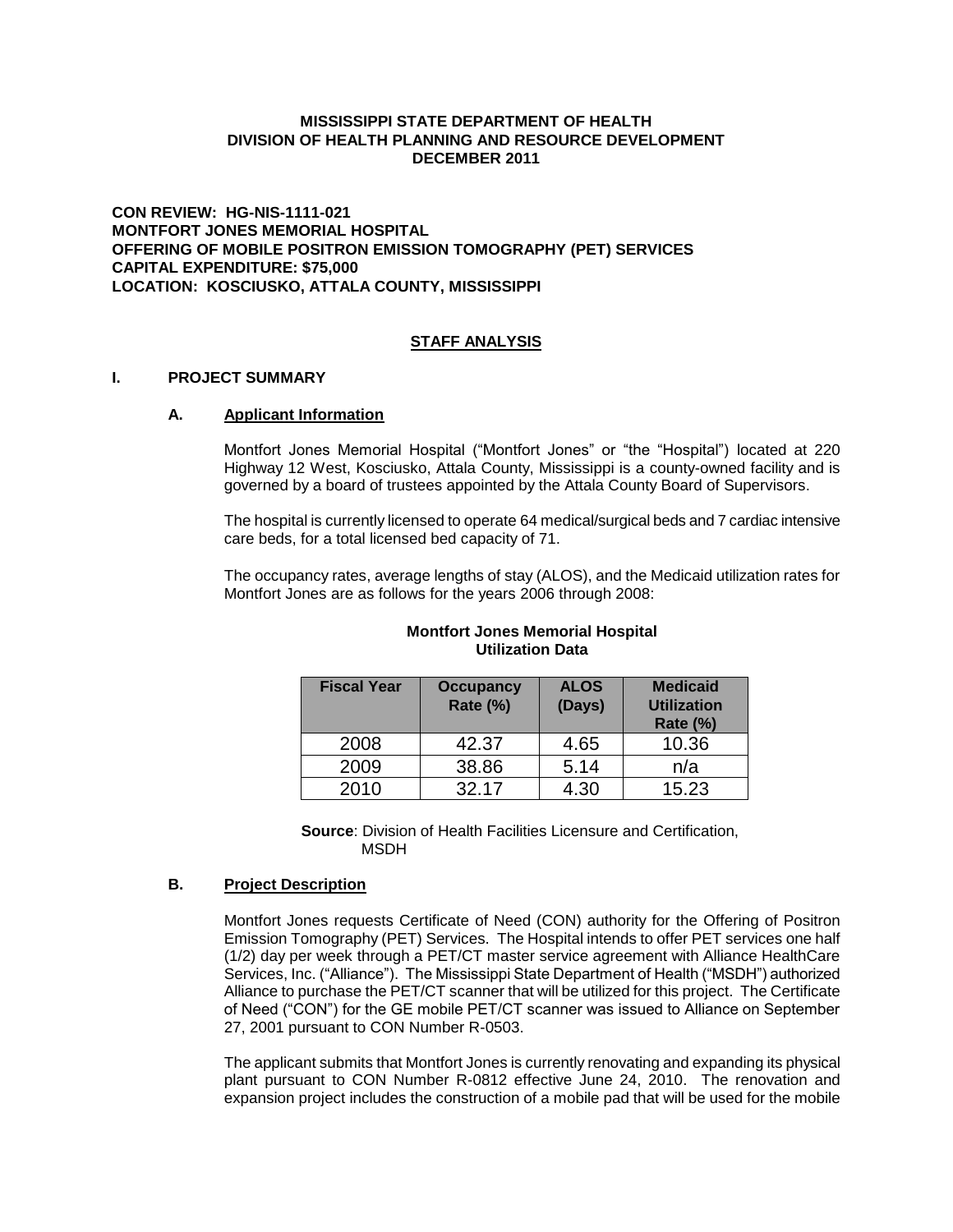HP & RD (11/11) Montfort Jones Memorial Hospital Offering of Mobile PET Services HG-NIS-1111-021 PAGE 2 of 11

PET/CT scanner. However, as a precaution and in the event it is later determined that there is a necessity for some modification to the pad or the electrical hook-ups, a contingency capital expenditure of \$75,000 was requested.

According to the applicant, the capital expenditure for the proposed project (\$75,000) will be funded through its accumulated cash reserves and investments. The applicant states that no new personnel will be required and they anticipate completion of this proposed project within two weeks upon CON approval.

On November 4, 2011, the MSDH Division of Health Facilities Licensure and Certification, determined that the proposed project's site is acceptable for the stated purpose and a site approval was granted.

The applicant projects the following number of procedures:

| Year 1 | Year 2 | Year <sub>3</sub> |
|--------|--------|-------------------|
| 100    | 105    | 115               |

## **Projected PET Procedures**

## **II. TYPE OF REVIEW REQUIRED**

Projects which propose the provision of Positron Emission Tomography (PET) services are reviewed in accordance with Section 41-7-191, subparagraphs (1) (d) (xv) Mississippi Code of 1972, Annotated, as amended, and duly adopted rules, procedures, plans, criteria, and standards of the Mississippi State Department of Health.

In accordance with Section 41-7-197(2) of the Mississippi Code 1972, Annotated, as amended, any affected person may request a public hearing on this project within 20 days of publication of the staff analysis. The opportunity to request a hearing expires on January 9, 2012.

## **III. CONFORMANCE WITH THE STATE HEALTH PLAN AND OTHER ADOPTED CRITERIA AND STANDARDS**

# **A. State Health Plan (SHP)**

The *FY 2012 State Health Plan* addresses policy statements and service specific criteria and standards which an applicant is required to meet before receiving CON authority to provide PET services. This application is in substantial compliance with applicable criteria and standards for the offering of PET services.

# **SHP Policy Statement (PS) Regarding PET**

**PS-2 Indigent/Charity Care:** The applicant states that it will provide a reasonable amount of indigent/charity care.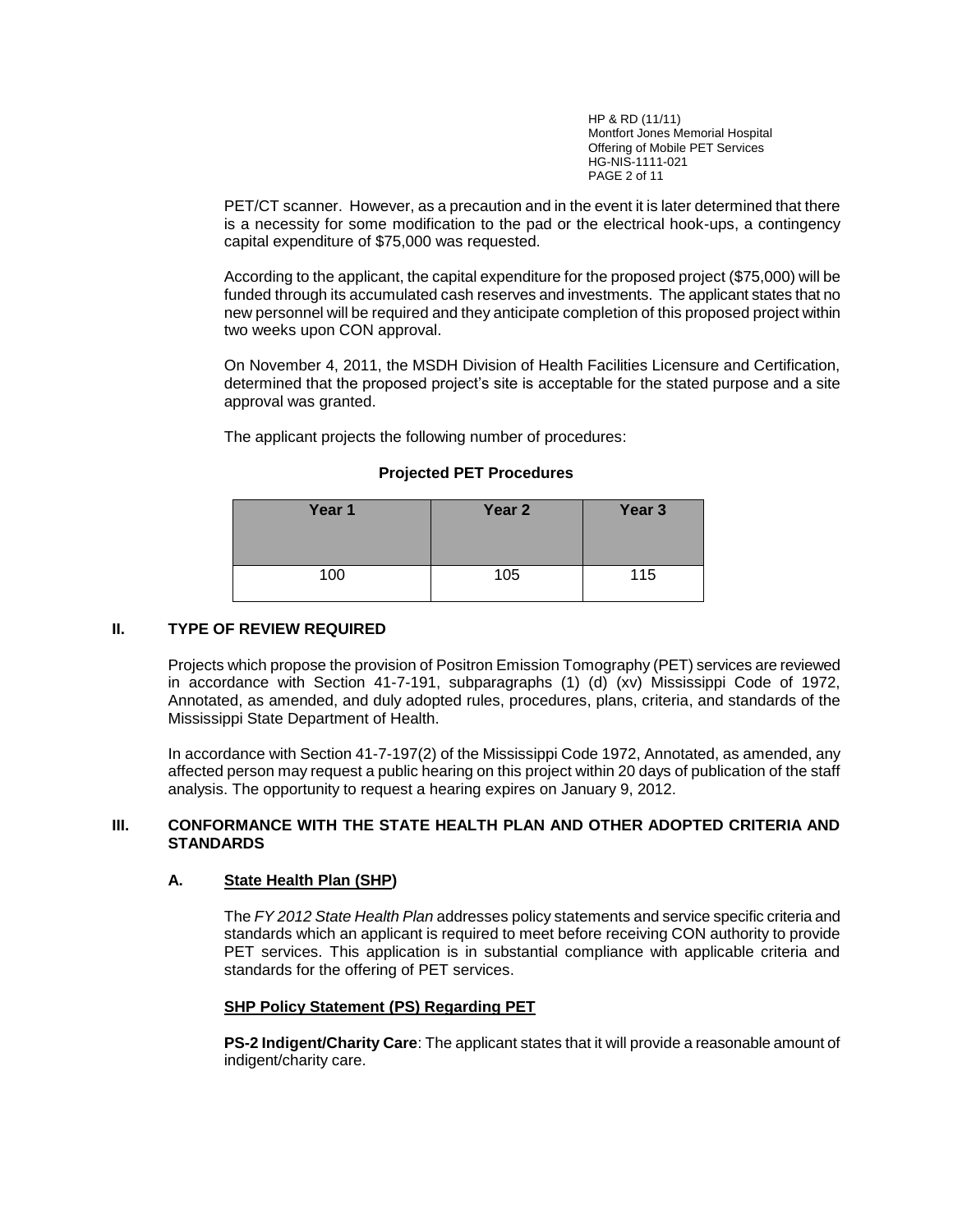HP & RD (11/11) Montfort Jones Memorial Hospital Offering of Mobile PET Services HG-NIS-1111-021 PAGE 3 of 11

**PS-5 Access to Supplies**: According to the applicant, Alliance will be responsible for all the radiopharmaceuticals required to perform the PET scans.

**PS-6 Services and Medical Specialties Required**: The applicant states that Montfort Jones will provide the following:

- i. Computed tomography (whole body) on-site at the hospital;
- ii. Magnetic resonance imaging (brain and whole body) with a fixed unit shared with Kosciusko Medical Clinic;
- iii. Nuclear medicine; and
- iv. Conventional Radiography

The applicant further states that, Montfort Jones has on site or through contractual agreements the following medical specialties:

- i. Cardiology
- ii. Neurology
- iii. Neurosurgery
- iv. Oncology
- v. Psychiatry, and
- vi. Radiology

**PS-7 Hours of Operation:** The applicant submits that Alliance has agreed to provide the PET scanner one-half (1/2) day per week and the schedule should provide adequate hours to avoid an excessive backlog of cases.

**PS-11 Addition to a Health Care Facility:** The application contains a letter dated July 18, 2011, from the Department acknowledging Alliance's intent to include Montfort Jones to its existing mobile PET route.

**PS-12 Equipment Registration:** The applicant states that the proposed project is for the offering of PET services utilizing Alliance's PET equipment on a mobile route and does not contemplate the provision of fixed PET services.

## **Certificate of Need Criteria and Standards for the Offering of Fixed or Mobile Positron Emission Tomography (PET) Services**

## **SHP Criterion 1a – Need**

According to the Certificate of Need criteria and standards, an entity desiring to offer PET services must document that the equipment shall perform a minimum of 1,000 clinical procedures per year and must show the methodology used for the projection.

According to the applicant, the route which Montfort Jones will be added to performed 1,062 clinical procedures during the period of October 1, 2009 through September 30, 2010.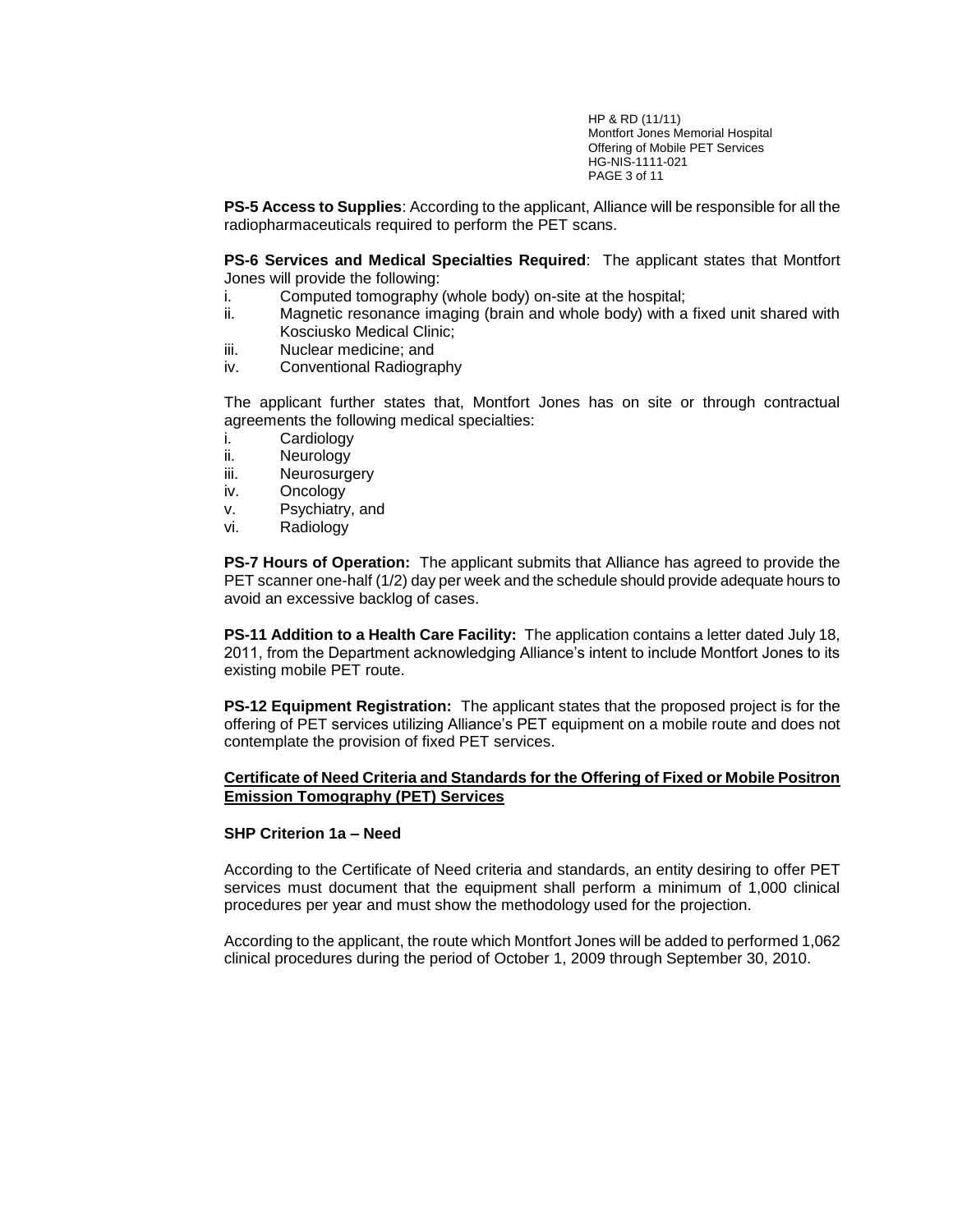HP & RD (11/11) Montfort Jones Memorial Hospital Offering of Mobile PET Services HG-NIS-1111-021 PAGE 4 of 11

Regarding the number of procedures performed in 2010 by Alliance for the mobile PET/CT 80 route and the proposed number of procedures during the first year of operation, the applicant submits the following data:

| <b>PROVIDER</b>        | <b>LOCATION</b> | <b>NUMBER OF</b><br><b>PROCEDURES</b><br><b>PERFORMED</b><br><b>FY 2010</b> | <b>YEAR 1</b><br><b>PROJECTED</b><br><b>NUMBER OF</b><br><b>PROCEDURES</b> | <b>DAY/HOURS</b>      |
|------------------------|-----------------|-----------------------------------------------------------------------------|----------------------------------------------------------------------------|-----------------------|
| <b>Bethesda</b>        | Coahoma,        | 113                                                                         | 113                                                                        | Fri (1/2 day)         |
| Regional               | Clarksdale      |                                                                             |                                                                            |                       |
| <b>Cancer Center</b>   |                 |                                                                             |                                                                            |                       |
| <b>Baptist</b>         | DeSoto,         | 303                                                                         | 303                                                                        | Th $(8 \text{ hrs})$  |
| Memorial               | Southaven       |                                                                             |                                                                            |                       |
| *Baptist               | Union City, TN  | 131                                                                         | 131                                                                        | W(8 hrs)              |
| Memorial               |                 |                                                                             |                                                                            | (e.o.w.)              |
| <b>Bolivar Medical</b> | Bolivar,        | 128                                                                         | 128                                                                        | Fri (1/2 day)         |
| Center                 | Cleveland       |                                                                             |                                                                            |                       |
| Delta Regional         | Washington,     | 245                                                                         | 245                                                                        | Tue $(8 \text{ hrs})$ |
| <b>Medical Center</b>  | Greenville      |                                                                             |                                                                            |                       |
| Greenwood              | Leflore,        | 142                                                                         | 142                                                                        | W(8 hrs)              |
| Leflore                | Greenwood       |                                                                             |                                                                            | (e.o.w.)              |
| Hospital               |                 |                                                                             |                                                                            |                       |
| <b>Montfort</b>        | Attala,         |                                                                             | 100                                                                        | Sat (1/2 day)         |
| Jones                  | Kosciusko       |                                                                             |                                                                            |                       |
| Memorial               |                 |                                                                             |                                                                            |                       |
| Hospital               |                 |                                                                             |                                                                            |                       |
| <b>TOTAL</b>           |                 | 1,062                                                                       | 1,162                                                                      |                       |

 $\overline{\wedge}$  Proposed facility to be added to existing route

e.o.w.-every other week

\* Located outside of Mississippi

According to the above table, the PET/CT 80 scanner exceeded the minimum 1,000 required procedures. With the addition of Montfort Jones 100 procedures, the route continues to exceed the requirement. Additionally, the applicant submits that because of the tremendous diagnostic advantage and capability offered by PET scanners access to PET services are important. Furthermore, the only providers offering PET services in GHSA 5 are located in Jackson.

The applicant contends that PET scanners extend the capabilities of other advanced imaging technologies and provide physicians with unique diagnostic information that may alter patient management. They also reduce the total cost of patient care. Furthermore, PET scanners can examine the fundamental biological nature of disease that occurs early on, even before the presence of symptoms. PET scanners use radioactive labeled compounds to allow imaging and measure of biological processes at the root of disease. However, unlike MRI or CT, PET scans permit assessment of chemical and physiological changes related to metabolism. The applicant documents that this is important because functional change often predates structural changes long before they would be revealed by modalities like MRI and CT.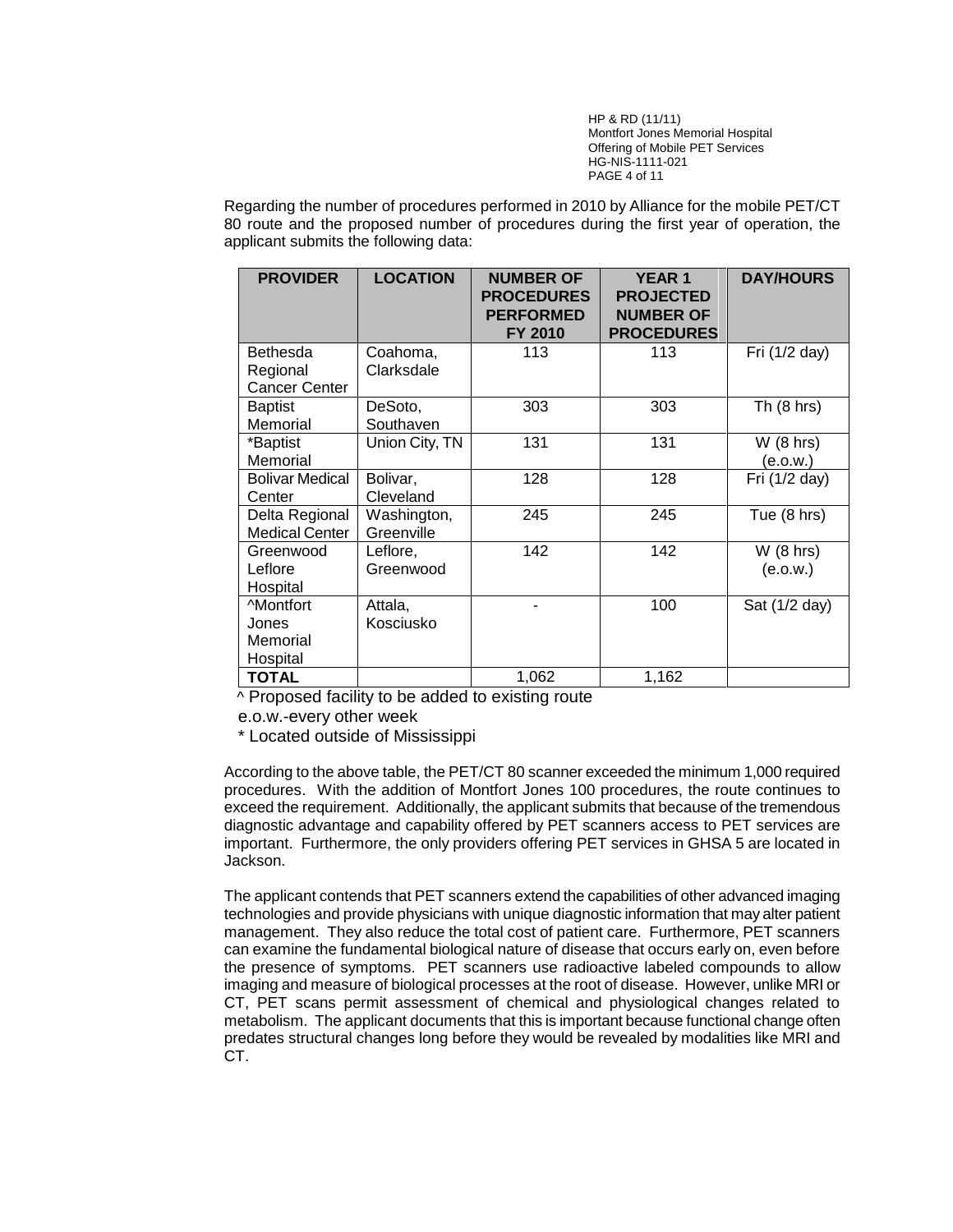HP & RD (11/11) Montfort Jones Memorial Hospital Offering of Mobile PET Services HG-NIS-1111-021 PAGE 5 of 11

According to the applicant, there are three major areas in which a PET scan has proven useful: Oncology, Cardiology, and Neurology. However, the primary use in the United States for PET scanning is in the field of Oncology, which is used for detecting and staging of various cancer types. Montfort Jones is located in Attala County and according to *Mississippi Vital Statistics 2010,* Attala County had a cancer death rate of 327.1 in 2010 per 100,000 population. This rate is higher than Mississippi's overall cancer death rate of 211.1 deaths per 100,000 population. The 2010 Census Data reports Attala County had a population of 19,564 or 0.66% of Mississippi's population of 2,967,297. Additionally, the American Cancer Society's estimate of new cancer cases has increased in Mississippi between 2007 and 2011. The new cancer cases increased from 12,470 to 14,990 resulting in an increase of 2,520 new cases.

The applicant states that statistics reported in the Mississippi Vital Statistics 2010 Publication, the American Cancer Society's Publications, and a facility-specific evaluation of the Hospital's patients were used to estimate the number of procedures that Montfort Jones will perform during its first year of operation.

#### **SHP Criterion 3 – Assurance**

Montfort Jones asserts that its proposed PET service will be offered in a physical environment that conforms to the federal standards, manufacturer's specifications and licensing agencies' requirements as stated for this criterion.

#### **SHP Criterion 4 – Approval from Radiological Health**

Montfort Jones asserts that the Hospital will obtain all necessary approvals from the Division of Radiological Health.

## **SHP Criterion 5 – Availability of Equipment**

The applicant asserts that Alliance has access to and is responsible for receiving, storing and handling all appropriate radiopharmaceuticals required to perform the PET scans.

#### **SHP Criterion 6 – Staffing Availability**

The applicant states that qualified staff will be available to provide the mobile PET services. The applicant further states that Montfort Jones has a radioactive material license issued by the Mississippi State Department of Health. The radioactive material license identifies the physicians authorized and licensed to use and/or supervise the various radioactive materials listed.

#### **SHP Criterion 7 – Medical Emergencies**

The applicant documents that all medical emergencies that arise within the PET unit will be handled in conformity with accepted medical practice by following Montfort Jones' Code Blue policy.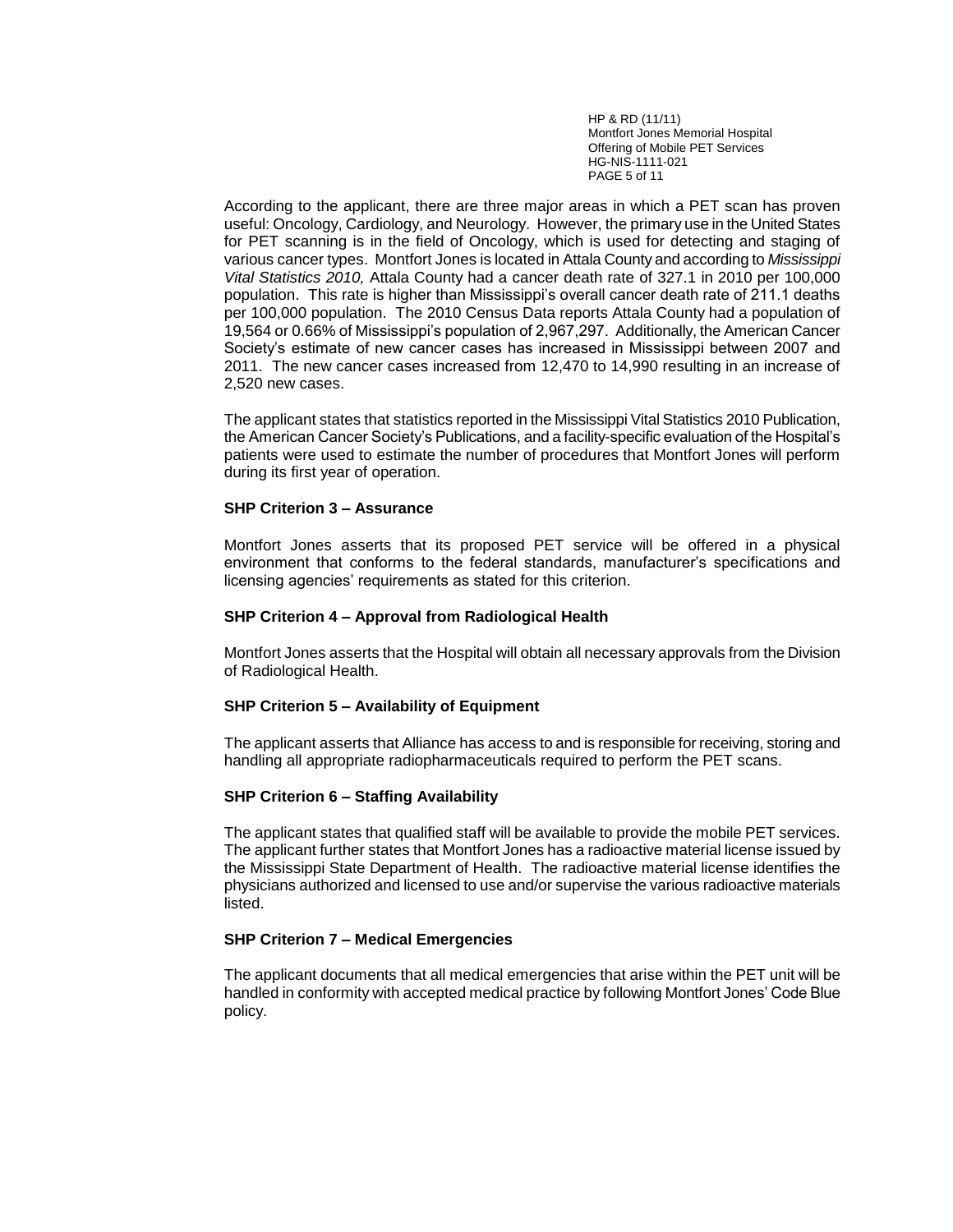HP & RD (11/11) Montfort Jones Memorial Hospital Offering of Mobile PET Services HG-NIS-1111-021 PAGE 6 of 11

#### **SHP Criterion 8 – Referral System**

The applicant affirms that Montfort Jones will accept appropriate referrals from other local providers and that the patient will be accommodated by possibly extending the hours of service and prioritizing patients according to standards of need and appropriateness rather than source of referral.

## **SHP Criterion 9 – Established Protocols**

The applicant affirms that protocols will be established to assure that all clinical PET procedures performed are medically necessary and not more appropriately performed by other, less expensive, established modalities.

## **SHP Criterion 10 – Maintenance of PET Procedures**

The applicant affirms that they will maintain and provide to referring physicians a current listing of appropriate PET procedures for use by referring physicians.

## **SHP Criterion 11 – Maintenance of Required Data**

The applicant asserts that Montfort Jones will maintain the data required by this criterion and will make the same available to the Mississippi State Department of Health upon request.

## **SHP Criterion 12 – CON Exemption/Approval**

Montfort Jones is requesting CON authority through the Mississippi State Department of Health to provide PET services through a service agreement with Alliance HealthCare Services, Inc.

As previously stated, Alliance was authorized by the MSDH to purchase the PET/CT scanner. The CON for the GE mobile PET/CT scanner was issued to Alliance on September 27, 2001 pursuant to CON Number R-0503.

## **B. General Review (GR) Criteria**

Chapter 8 of the *Mississippi Certificate of Need Review Manual;* revised September 1, 2011; addresses general criteria by which all CON applications are reviewed. This application is in substantial compliance with general review criteria.

## **GR Criterion 1 – State Health Plan**

The application was reviewed for compliance with the *FY 2012 State Health Plan* as previously discussed.

## **GR Criterion 2 - Long Range Plan**

The applicant states that the proposed project comports with the Hospital's goal to provide quality, efficient health care to all residents of the Attala County community and is compatible with its long-range plans.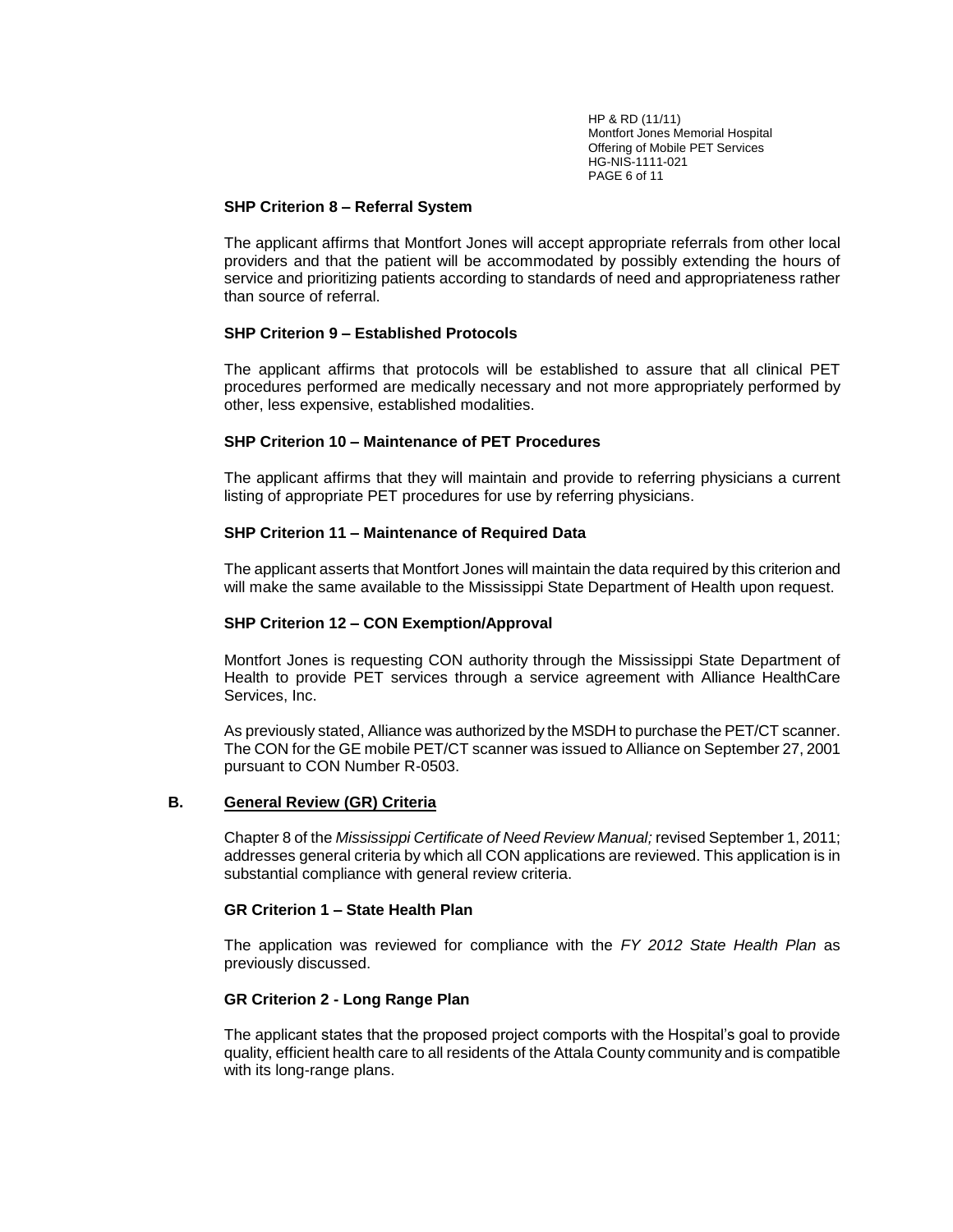HP & RD (11/11) Montfort Jones Memorial Hospital Offering of Mobile PET Services HG-NIS-1111-021 PAGE 7 of 11

## **GR Criterion 3 - Availability of Alternatives**

According to the applicant, the Hospital will be able to provide its patients with state-of-the-art diagnostic services locally. Currently, patients have to travel outside the hospital's service area in order to receive such services. Therefore, the applicant does not believe there is any other alternative to this project other than to do nothing.

## **GR Criterion 4 - Economic Viability**

According to the applicant's three-year projections, the proposed project's net gain will be \$43,400 the first year of operation, \$52,200 the second year, and \$70,680 for the third year of operation. Staff determined that the proposed project will be economically viable by the third year of operation.

- a. **Proposed Charge**: The applicant projects charges of \$2,000 per PET procedures for the first and second years of operation, and \$2,009 for the third year of operation for the proposed project, respectively. The applicant projects costs of \$1,326 for the first year, \$1,263 for the second, and \$1,153 for the third year of operation. The applicant contends the charges are compatible with other similar services in GHSA 5.
- b. **Projected Levels of Utilization**: The applicant anticipates the following number of PET procedures will be performed during the first, second, and third years of operation: 100; 105; and 115 scans, respectively. As previously stated, the applicant will enter into a service agreement with Alliance for mobile PET service one half day per week. According to Montfort Jones, the projected levels of utilization are reasonably consistent with utilization levels experienced by similar facilities in GHSA 5.

## **GR Criterion 5 - Need for the Project**

- a. **Access by Population Served**: The applicant states that all residents of the area will continue to have access to the PET services offered at Montfort Jones.
- b. **Relocation of Services**: This application seeks to offer mobile PET services through a service agreement with Alliance a mobile PET vendor.
- c. **Probable Effect on Existing Facilities in the Area**: The applicant states that the only providers of PET services in GHSA 5 are located in the Jackson metropolitan area. The applicant further states that Montfort Jones will be the only provider of PET services in Attala County and in any county contiguous to Attala County. Therefore, they believe there will be no adverse impact on any existing provider as a result of the proposed project.
- d. **Community Reaction**: The application contains three (3) letters of support for the proposed project.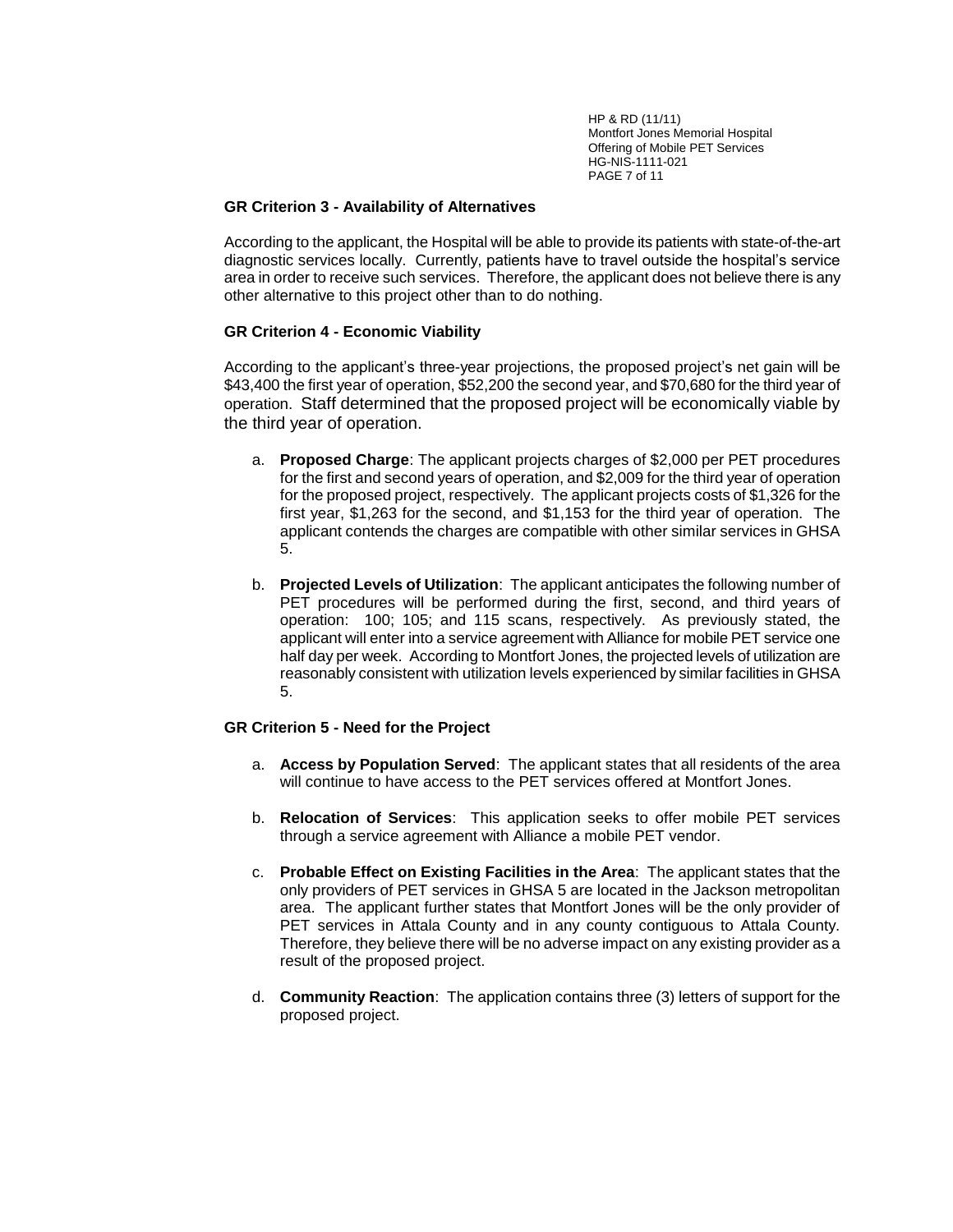HP & RD (11/11) Montfort Jones Memorial Hospital Offering of Mobile PET Services HG-NIS-1111-021 PAGE 8 of 11

#### **GR Criterion 6 - Access to the Facility or Service**

According to the applicant, all residents of GHSA 5, including Medicaid recipients, charity/medically indigent patients, racial and ethnic minorities, women, handicapped persons, and the elderly will have access to the services of the facility.

Upon completion of the proposed project, the applicant submits the following to show the projected gross patient revenue percentage and actual dollar amount of health care provided to medically indigent patients for the first two years:

| <b>Projected Year</b> | <b>Gross Patient Revenue</b> | <b>Gross Patient Revenue</b> |  |
|-----------------------|------------------------------|------------------------------|--|
|                       | $\frac{10}{6}$               | 'S                           |  |
|                       | 7.5%                         | \$2,426,399                  |  |
|                       | 7.5%                         | \$2,474,927                  |  |

#### **GR Criterion 7 - Information Requirement**

The applicant affirms that the facility will record and maintain the requested information required by this criterion and make it available to the Mississippi State Department of Health within 15 days of request.

## **GR Criterion 8 - Relationship to Existing Health Care System**

For FY 2010, the *FY 2012 State Health Plan* shows that GHSA 5 had four fixed PET providers with a total of five PET scanners that performed a total of 4,968 PET procedures. The applicant notes that all five of the PET scanners in GHSA 5 are located in the Jackson metropolitan area. However, Montfort Jones which is located in GHSA 5 will be the only provider of PET services in Attala County. The applicant contends that existing patients of Montfort Jones in need of a PET procedure must travel at least an hour to receive PET services.

The applicant submits that PET services are the most up-to-date diagnostic procedures for the diagnosis, staging and restaging of many serious diseases and is needed in the Attala County community. Additionally, the applicant believes that failure to implement this project will result in impairing the people living in Montfort Jones' service area the ability to conveniently access the most effective diagnostic, staging and restaging service for many serious diseases.

The Department has not received any letters of opposition for the proposed project.

Staff contends that this project should not have an adverse affect on existing providers in GHSA 5.

## **GR Criterion 9 - Availability of Resources**

The applicant asserts that no new personnel will be required for this project.

## **GR Criterion 16 – Quality of Care**

The applicant submits that Montfort Jones has a history of providing high quality medical care to the resident of its service area. Additionally, it has in place a quality improvement program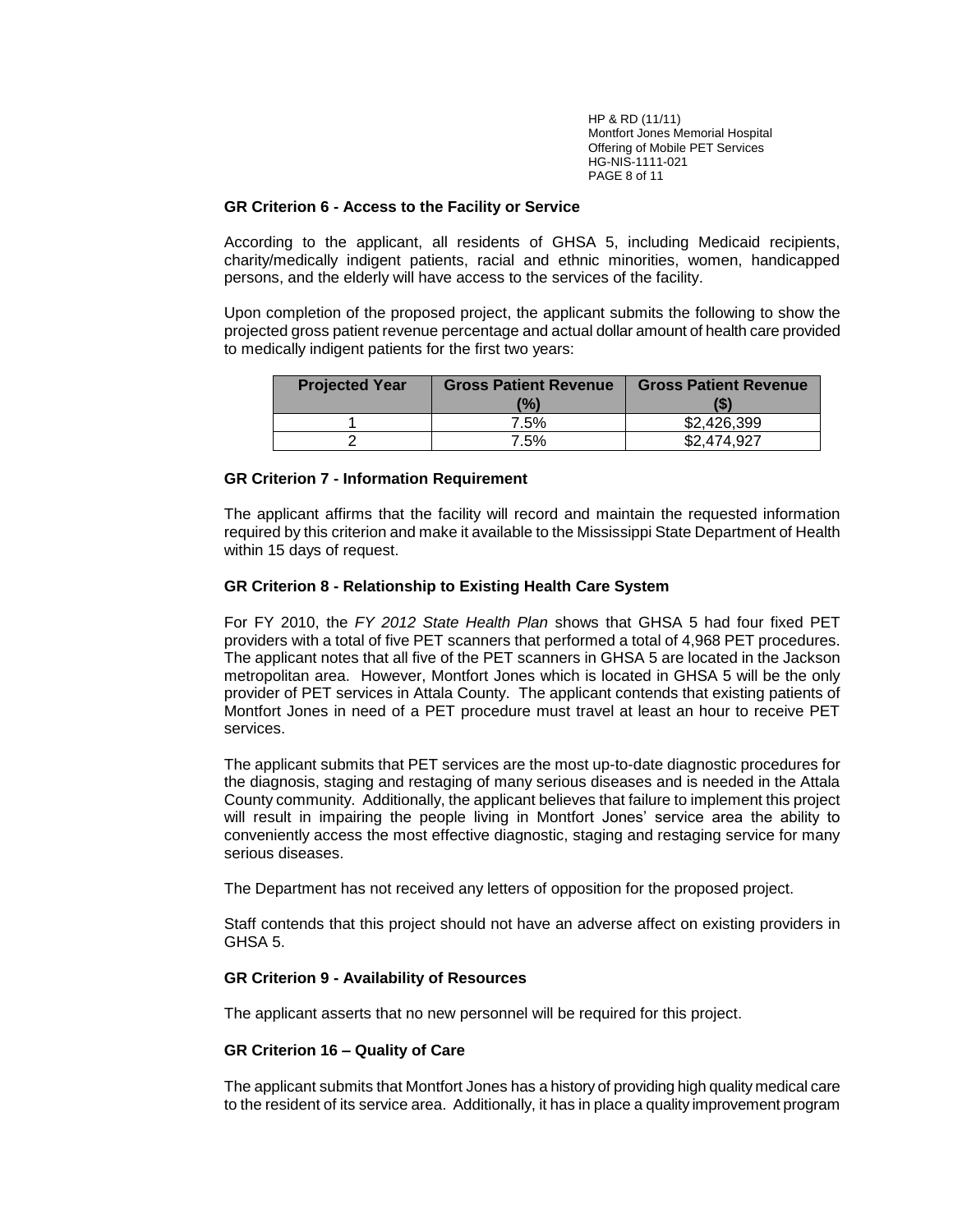HP & RD (11/11) Montfort Jones Memorial Hospital Offering of Mobile PET Services HG-NIS-1111-021 PAGE 9 of 11

for the purpose of ensuring delivery of the highest quality of care to its patients in the most efficient and effective manner with the resources available.

Montfort Jones is certified to participate in the Medicare and Medicaid programs.

## **IV. FINANCIAL FEASIBILITY**

## **A. Capital Expenditure Summary**

As previously discussed, the applicant submits that Montfort Jones is currently renovating and expanding its physical plant pursuant to CON Number R-0812. The renovation/expansion includes the construction of a mobile pad that will be used for the mobile PET/CT scanner. As a result, the Hospital only requests a capital expenditure of \$75,000.

## **B. Method of Financing**

As previously stated, the capital expenditure for the proposed project is \$75,000 and the applicant intends to finance the project through its accumulated cash reserves and investments.

## **C. Effect on Operating Cost**

With regard to this project, the applicant's projected Operating Statement for Montfort Jones for the first three years of operation is listed as Attachment 1.

# **D. Cost to Medicaid/Medicare**

| <b>Patient</b><br><b>Mix</b><br>bv<br><b>Type Payer</b> | <b>Utilization</b><br>Percentage | <b>First Year Revenue</b> |
|---------------------------------------------------------|----------------------------------|---------------------------|
| Medicaid                                                | 15%                              | \$30,817                  |
| Medicare                                                | 39%                              | \$78,138                  |
| Commercial                                              | 30%                              | \$59,919                  |
| Self Pay                                                | 16%                              | \$31,126                  |
| Total                                                   | 100%                             | \$200,000                 |

## **V. RECOMMENDATIONS OF OTHER AFFECTED AGENCIES**

The Division of Medicaid (DOM) was provided a copy of this application for comment. The DOM states that outpatient services are paid based on a facility's cost to charge ratio, as outlined in the State Plan; consequently, any additional cost to DOM remains undetermined at this time. The Division of Medicaid opposes this project.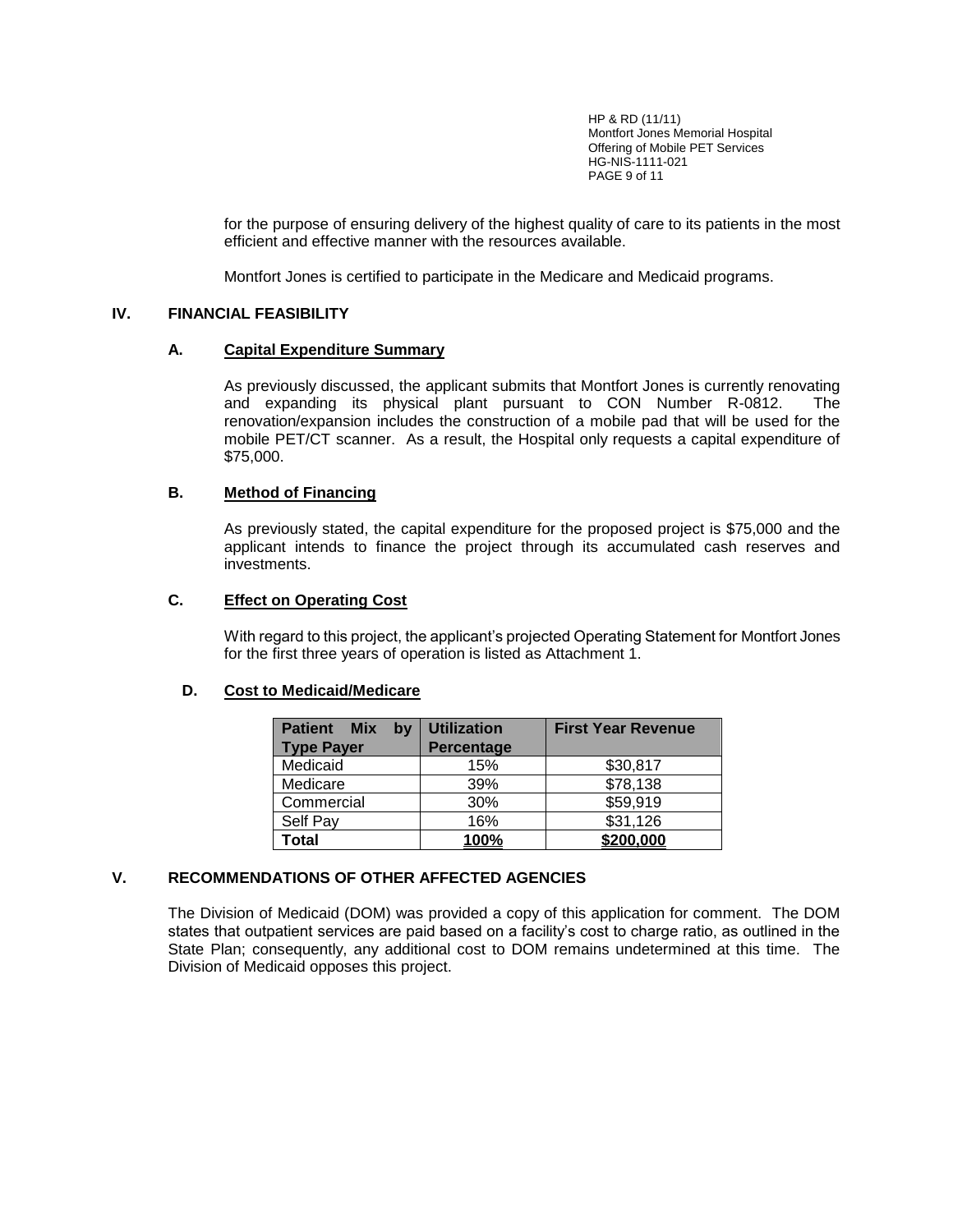HP & RD (11/11) Montfort Jones Memorial Hospital Offering of Mobile PET Services HG-NIS-1111-021 PAGE 10 of 11

# **VI. CONCLUSION AND RECOMMENDATION**

The project is in substantial compliance with the criteria and standards for the offering of Positron Emission Tomography services as contained in the FY 2012 *Mississippi State Health Plan*; the *Mississippi Certificate of Need Review Manual*, revised September 1, 2011; and all adopted rules, procedures, and plans of the Mississippi State Department of Health.

The Division of Health Planning and Resource Development recommends approval of the application submitted by Montfort Jones for the offering of PET services.